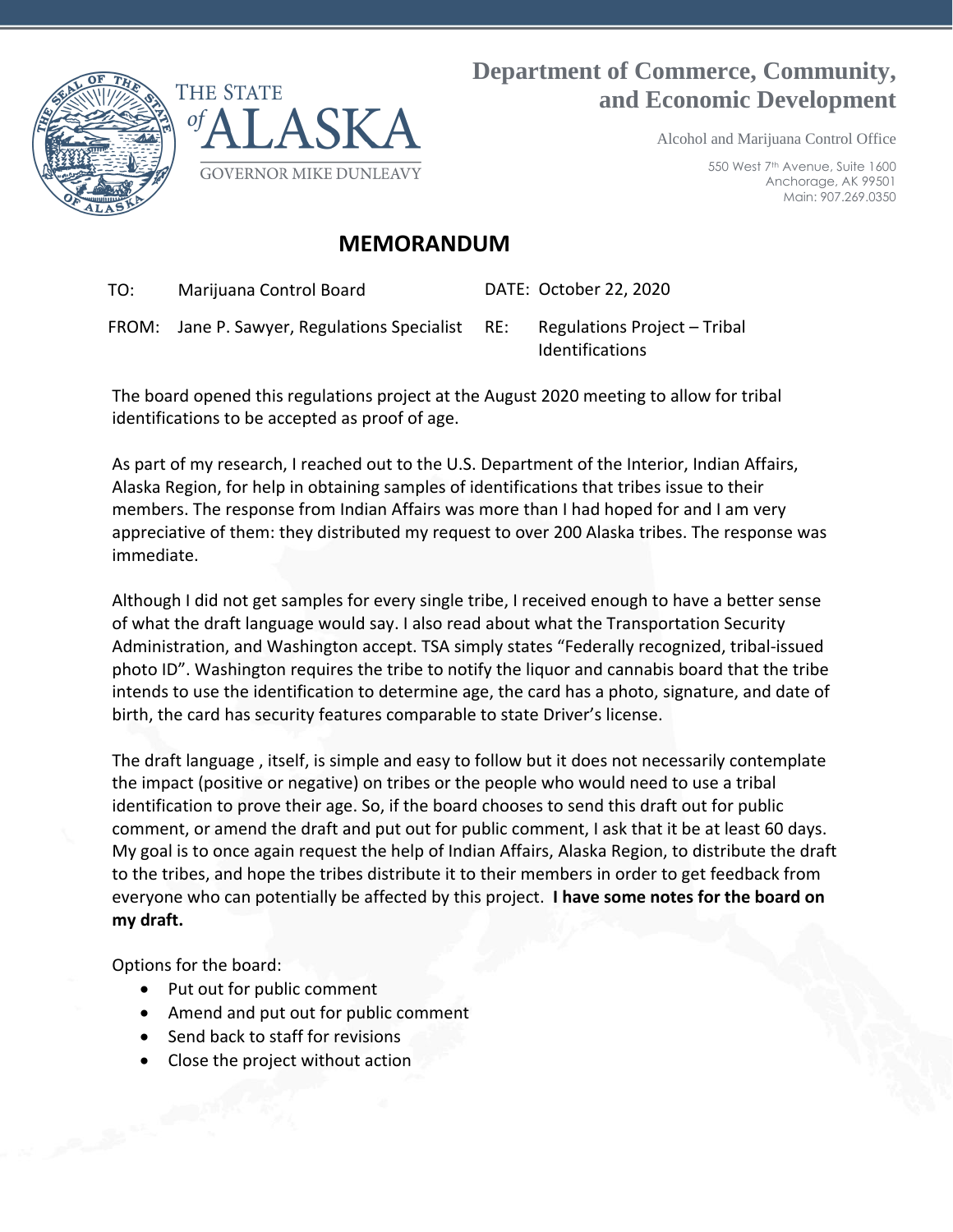Register \_\_\_\_\_, \_\_\_\_\_\_\_\_20\_\_\_\_ COMMERCE, COMMUNITY, AND EC. DEV.

(Words in boldface and underlined indicate language being added; words [CAPITALIZED AND BRACKETED] indicate language being deleted.)

3 AAC 306.350 is amended to read:

(a) A retail marijuana store shall refuse to sell marijuana or a marijuana product to a person who does not produce a form of valid photographic identification showing that person is 21 years of age or older.

(b) **For the purpose of this section, a** [A] valid form of photographic identification **is [**INCLUDES]

(1) an unexpired, unaltered passport;

(2) an unexpired, unaltered driver's license, instruction permit, or identification

card of a state or territory of the United States, the District of Columbia, or a province or

territory of Canada;

(3) an identification card issued by a federal or state agency authorized to issue a

driver's license or identification card.

### **(4) a tribal identification card, issued by a federally recognized Alaska**

**Tribe, that meets the following criteria**

**(A) the identification card has a photo, a signature, and a date of** 

**birth; and Commented [SJP(1]:** From the samples received, the vast majority have a photo and date of birth, but not all have a signature from the member. Most look like they might be laminated, or hard plastic.

1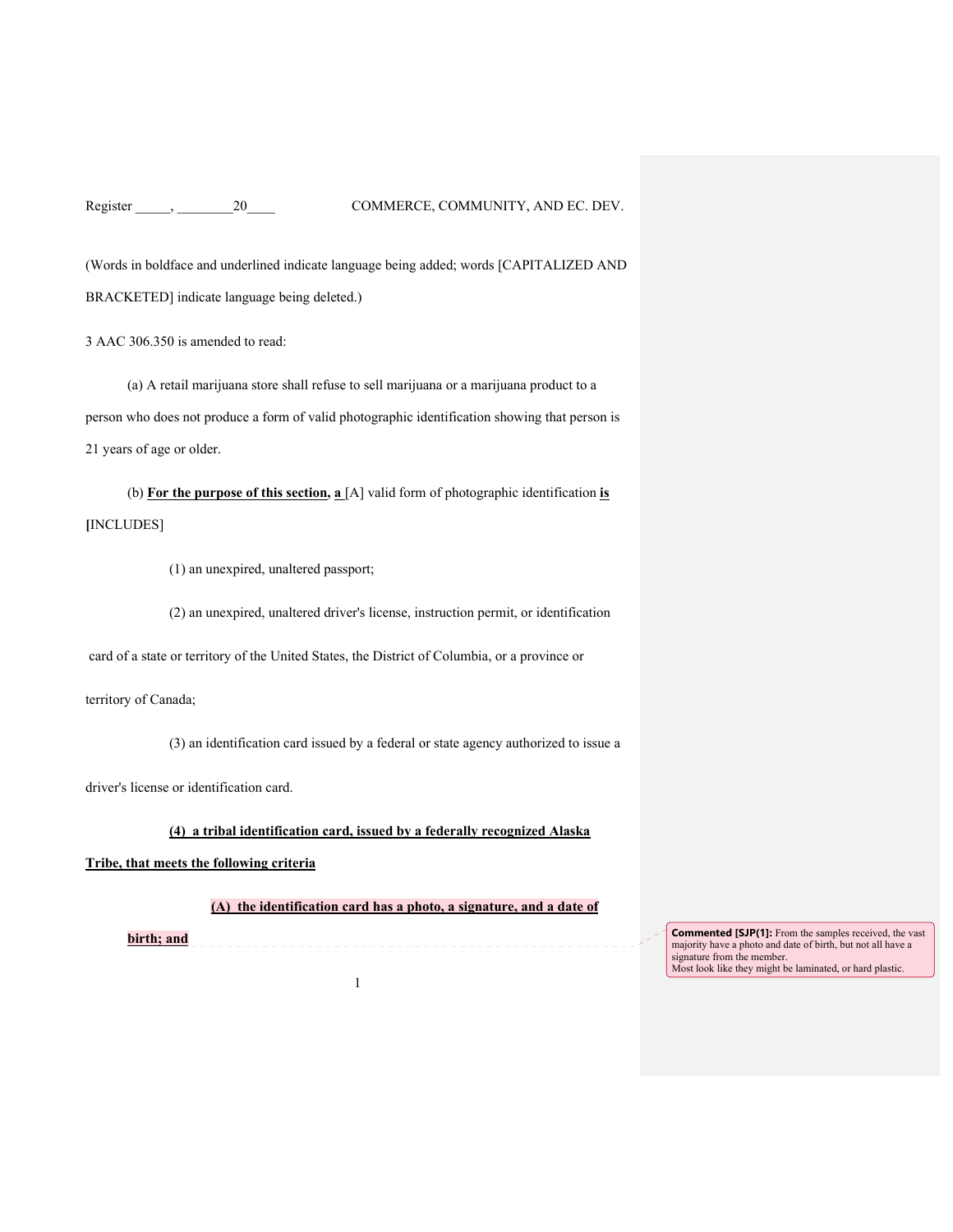### Register \_\_\_\_\_, \_\_\_\_\_\_\_\_20\_\_\_\_ COMMERCE, COMMUNITY, AND EC. DEV.

### **(B) the identification card has security features comparable to state**

**driver license or identification card.** (Eff. 2/21/2016, Register 217; am

\_\_\_\_/\_\_\_\_/\_\_\_\_\_\_, Register \_\_\_\_\_\_)

| Authority: AS 17.38.010 | AS 17.38.070 | AS 17.38.121 |
|-------------------------|--------------|--------------|
| AS 17.38.150            | AS 17.38.190 | AS 17.38.200 |

AS 17.38.900

**Editor's note:** A list of federally recognized, Alaska Tribes can be found at

https://www.federalregister.gov/documents/2019/02/01/2019-00897/indian-entities-recognizedby-and-eligible-to-receive-services-from-the-united-states-bureau-of .

3 AAC 306.701(b) is amended to read:

(b) The topics that an approved marijuana handler permit education course covers must

### include

(1) AS 17.37, AS 17.38, and this chapter;

(2) the effects of consumption of marijuana and marijuana products;

(3) how to identify a person impaired by consumption of marijuana;

(4) how to determine valid **photographic** identification;

(5) how to intervene to prevent unlawful marijuana consumption; and

(6) the penalty for an unlawful act by a licensee, an employee, or an agent of a

#### marijuana establishment.

(Eff. 8/21/2019, Register 231; am \_\_\_\_/\_\_\_\_/\_\_\_\_\_\_, Register \_\_\_\_\_\_)

2

**Commented [SJP(2]:** Although some tribes are moving toward this phase, It is unlikely that a tribal ID will have the features.